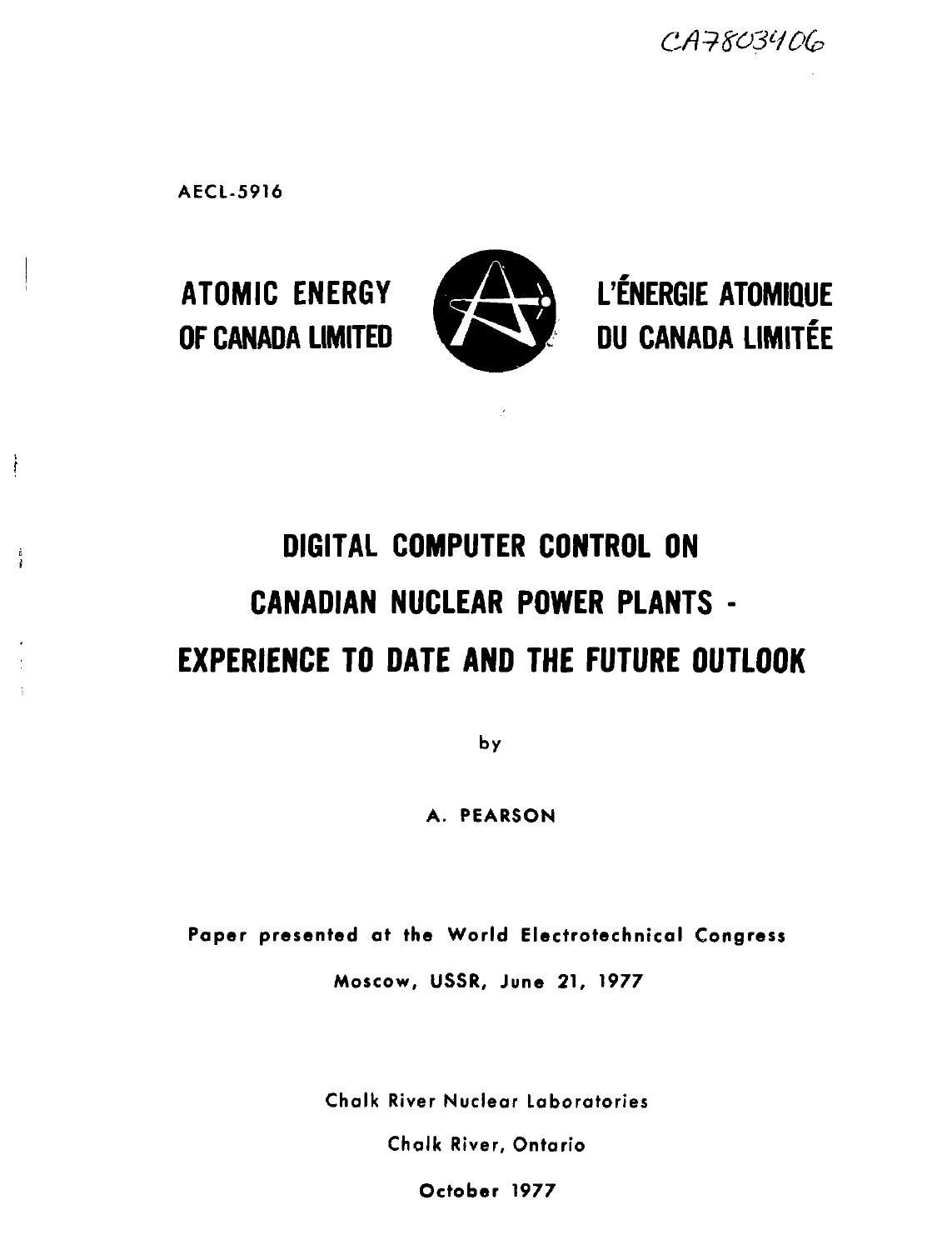# ATOMIC ENERGY OF CANADA LIMITED

# DIGITAL COMPUTER CONTROL ON CANADIAN NUCLEAR POWER PLANTS -EXPERIENCE TO DATE AND THE FUTURE OUTLOOK\*

 $by$ 

 $\frac{1}{2}$ 

έÌ

 $\epsilon_i$ 

 $\ddot{\cdot}$ 

 $\ddot{\cdot}$ 

A. Pearson

\* Paper presented at the World Electrotechnical Congress, Moscow, USSR, June 21, 1977

> Chalk River Nuclear Laboratories Chalk River, Ontario October 1977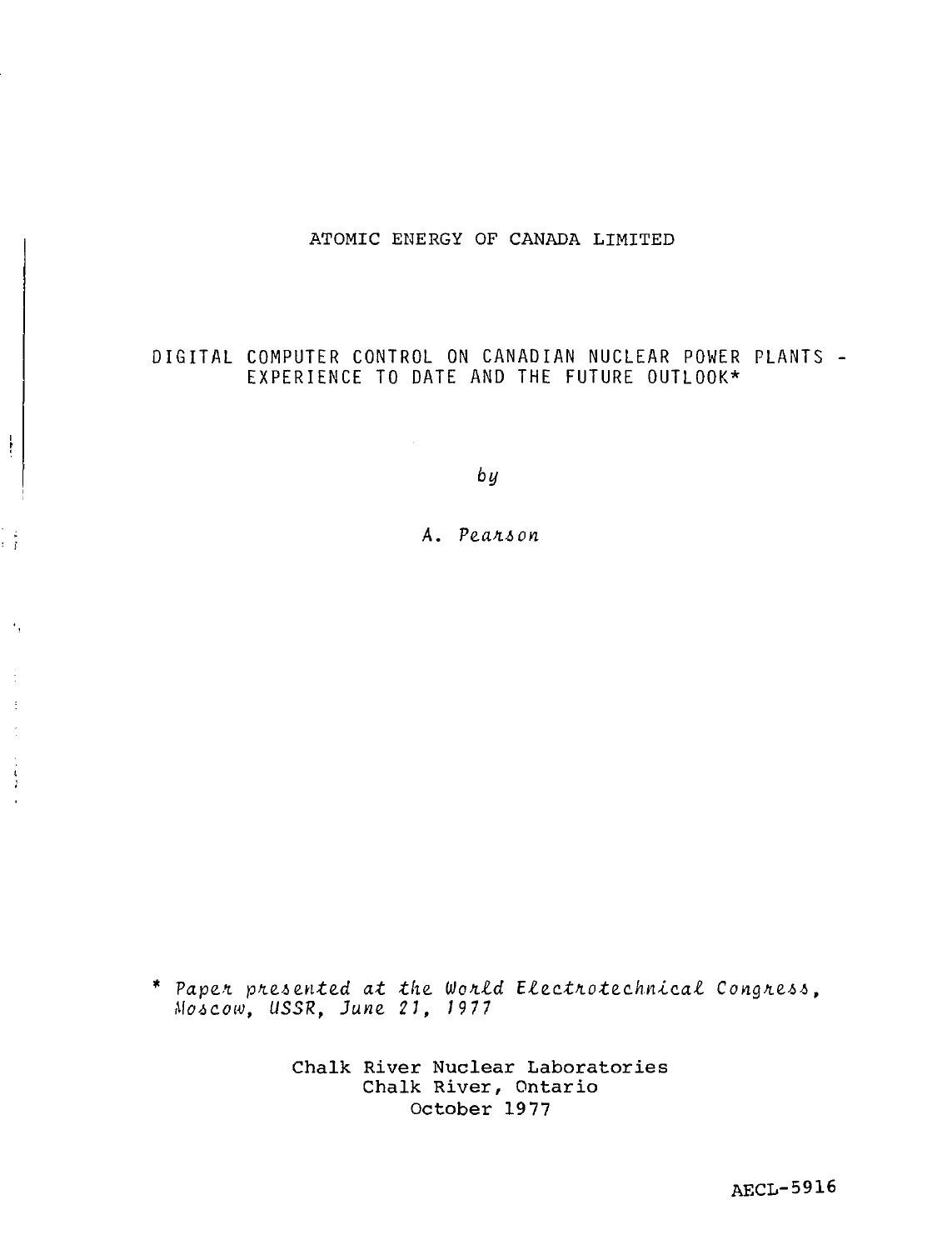# Contrôle par ordinateur numérique des centrales CANDU expérience acquise à ce jour et perspectives d'avenir\*

par

A. Pearson

# Résumé

Ce rapport passe en revue la performance du système de contrôle par ordinateur numérique de Pickering durant les années écoulées de 1973 à 1976. Cette évaluation est fondée sur l'étude des archives de fonctionnement de la centrale Pickering. On envisage l'architecture d'avenir des ordinateurs et les avantages pouvant découler d'une approche par système distribué. On donne également un aperçu des mesures prises actuellement pour développer ces idées plus avant dans le contexte de deux projets de Chalk River - REDNET, système avancé d'acquisition des données actuellement installé pour traiter l'information provenant d'expériences d'ingénierie effectuées dans les réacteurs NRX et NRU, et CRIP, un réseau de communications prototype utilisant la technologie de la télévision par câble.

\* Rapport présenté au Congrès électrotechnique mondial tenu à Moscou, URSS, le 21 juin 1977.

> L'Energie Atomique du Canada, Limitée Laboratoires Nucléaires de Chalk River Chalk River, Ontario

> > Octobre 1977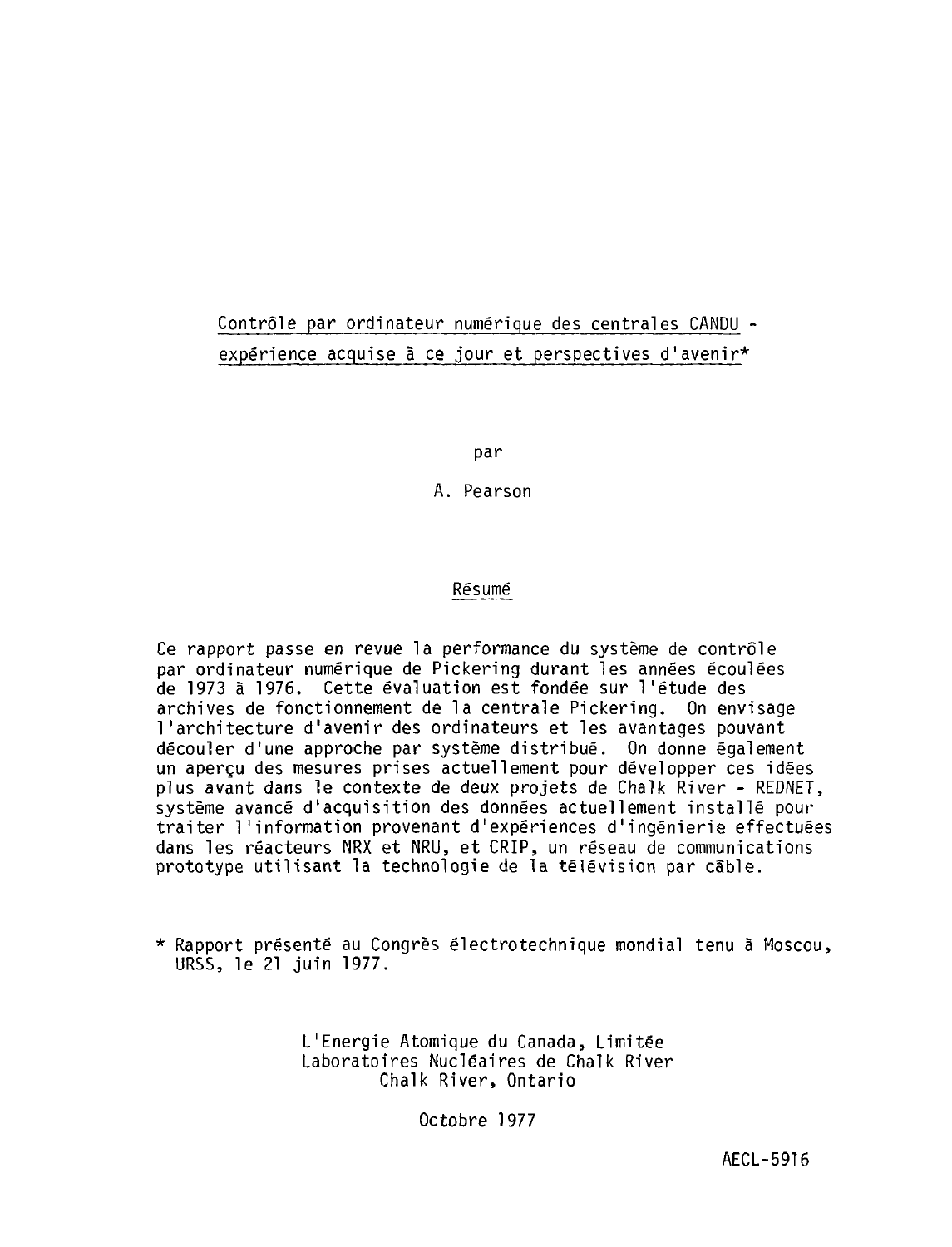## ATOMIC ENERGY OF CANADA LIMITED

# DIGITAL COMPUTER CONTROL ON CANADIAN NUCLEAR POWER PLANTS EXPERIENCE TO DATE AND THE FUTURE OUTLOOK\*

by

A. Pearson

#### ABSTRACT

This paper discusses the performance of the digital computer control system at Pickering through the years 1973 to 1976. This evaluation is based on a study of the Pickering Generating Station operating records. The paper goes on to explore future computer architectures and the advantages that could accrue from a distributed system approach. Also outlined are the steps being taken to develop these ideas further in the context of two Chalk River projects - REDNET, an advanced data acquisition system being installed to process information from engineering experiments in NRX and NRU reactors, and CRIP, a prototype communications network using cable television technology.

j

Paper presented at the World Electrotechnical Congress, Moscow, USSR, June 21, 1977

> Electronics, Instrumentation & Control Division Chalk River Nuclear Laboratories Chalk River, Ontario October 1977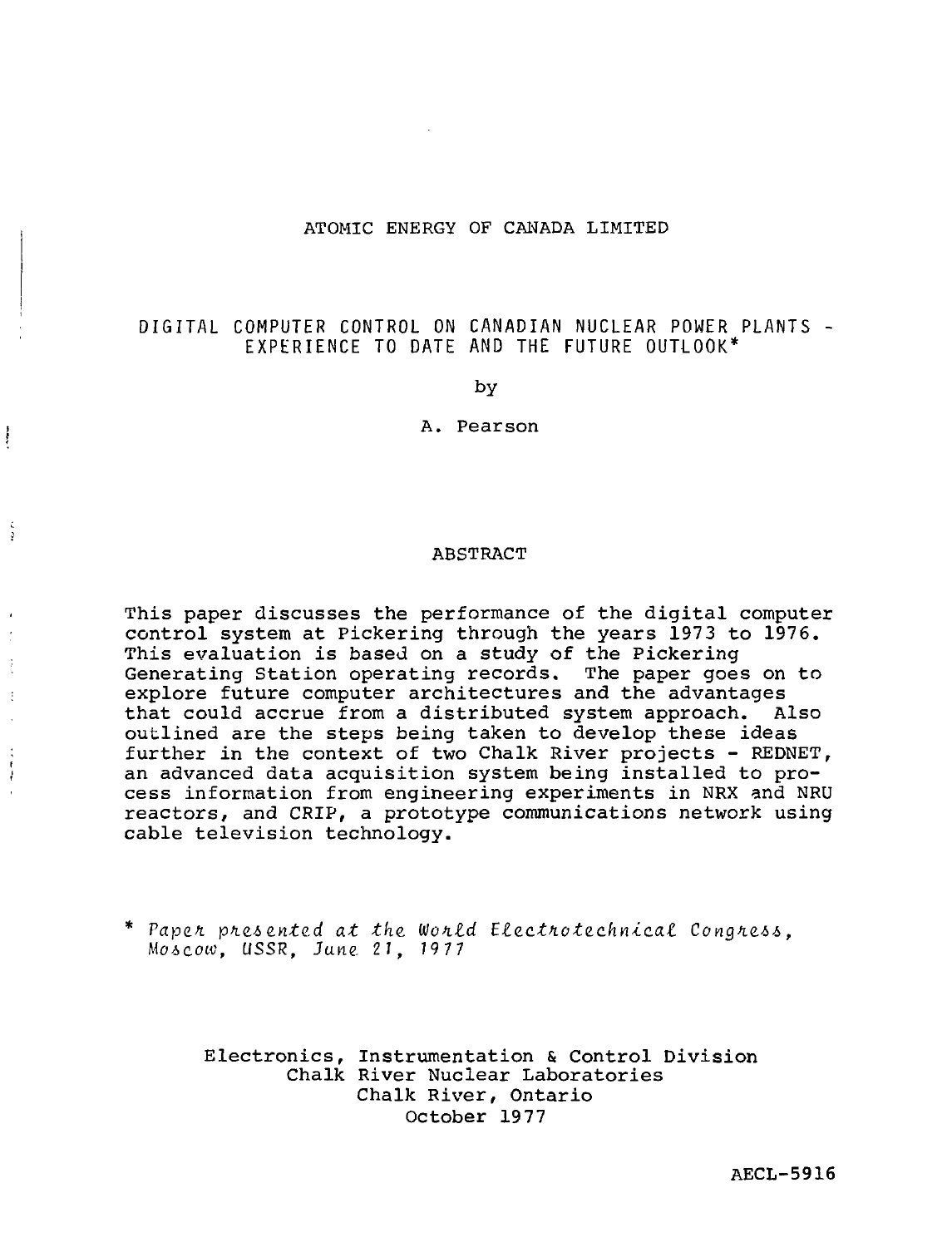INTRODUCTION

 $\frac{1}{2}$ 

÷

Digital computers have been a part of Canadian control and instrumentation philosophy since the beginning of the country's commercial nuclear program, and all our nuclear power generating units rely heavily on on-line digital computation for control and monitoring functions.

In the early sixties it was appreciated that the medium size digital computer then beginning to appear in data handling systems might be well suited for the data processing and control tasks facing nuclear power plant designers.

The manipulation of nuclear power plant data and the generation of alarm and operating records seemed to be a natural evolution, but the idea of using software to take part in the direct control of reactivity devices was controversial and in many countries remains so today.

Three steps were taken to introduce this new technology into the nuclear power industry; experimentation on a research reactor, use on a prototype nuclear power plant, and finally complete integration into the CANDU\*system.

Preliminary experiments were conducted on the control system of NRU, a high power research reactor at the Chalk River Nuclear Laboratories of Atomic Energy of Canada Limited. The reactor was equipped with a conventional neutron flux controller but it suffered from a well-known shortcoming, the lack of proportionality between measured flux and reactor power. A digital computer was used to solve this problem. The true reactor power was computed from a series of thermal and hydraulic measurements and the error between this power and the required output was used by the computer to adjust the neutron flux setpoint.

\* CANDU - Canada Deuterium Uranium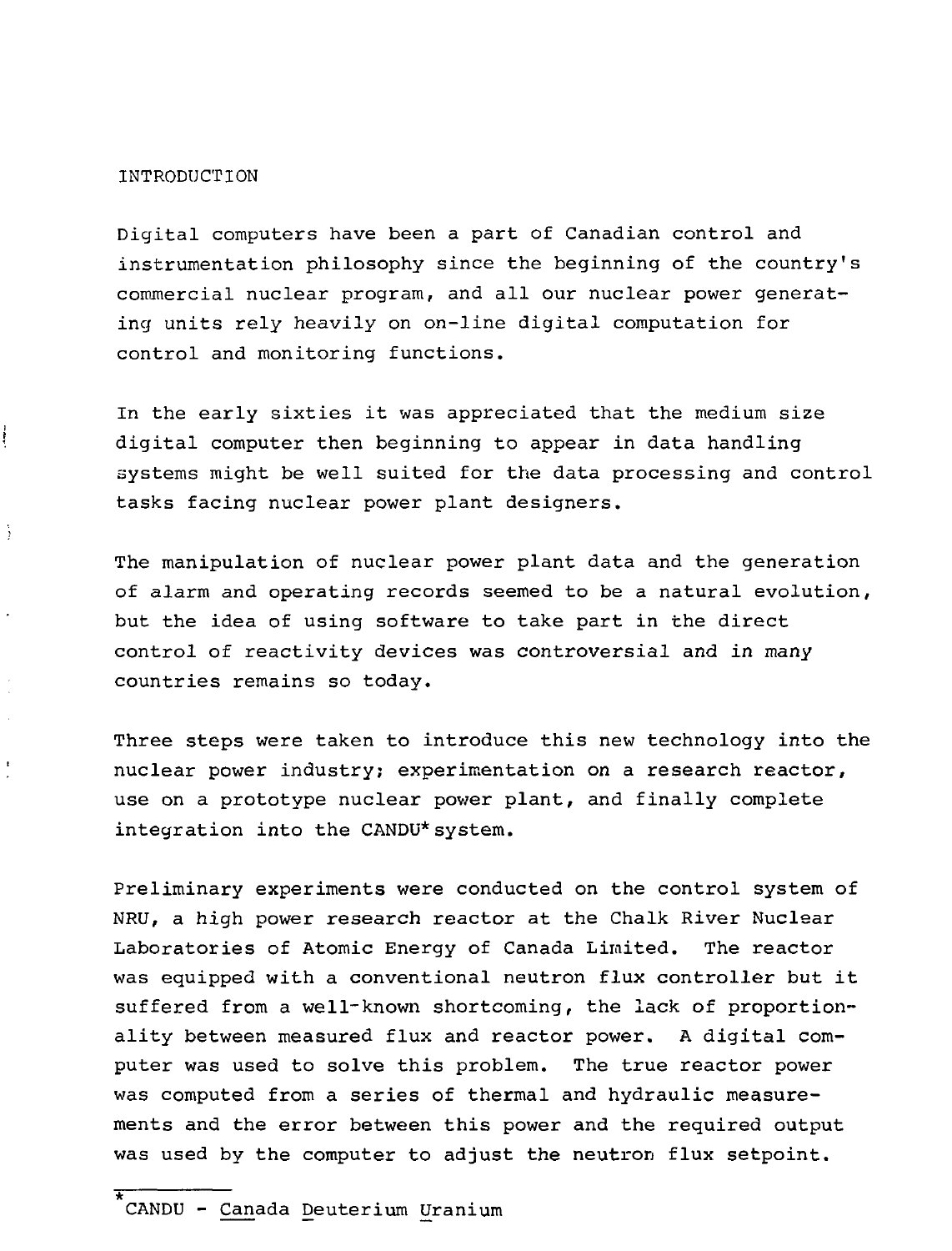This experience was rewarding and produced an invaluable understanding of dynamic diagnostic programs. Routines were strategically embedded into the software so that any malfunction of the system would be recognized and annunciated and in some cases automatically corrected. Such reliable self recognition of a fault was to become basic to the approach that followed.

In parallel with this work, another step was being taken at the Douglas Point Generating Station, the 200 MW(e) forerunner of the CANDU system. A computer was introduced into the design to deal with a significant portion of the plant monitoring and logging task and also to control power distribution within the reactor core. For this latter function, the computer had several absorber rods under its direct control.

Since this was a pilot installation, it was not thought prudent to have vital control operations depend entirely upon a computer system. Consequently, the design allowed for operator intervention and continued plant operation in the event of a computer breakdown. It was of course recognized that this removed some of the incentive to provide prompt and efficient maintenance and it has been our experience that busy operating staffs have little time for new devices that are not clearly worthwhile. However, the computer was seen to be a powerful and useful operating tool and the necessary effort for its upkeep was forthcoming.

Faced with the design of the Pickering Generating Station, the first full-scale Canadian plant, the major decision to be made was not whether there would be a computer but rather to what extent would it become an integral part of the control and instrumentation system. Several points seemed clear:

 $- 2 -$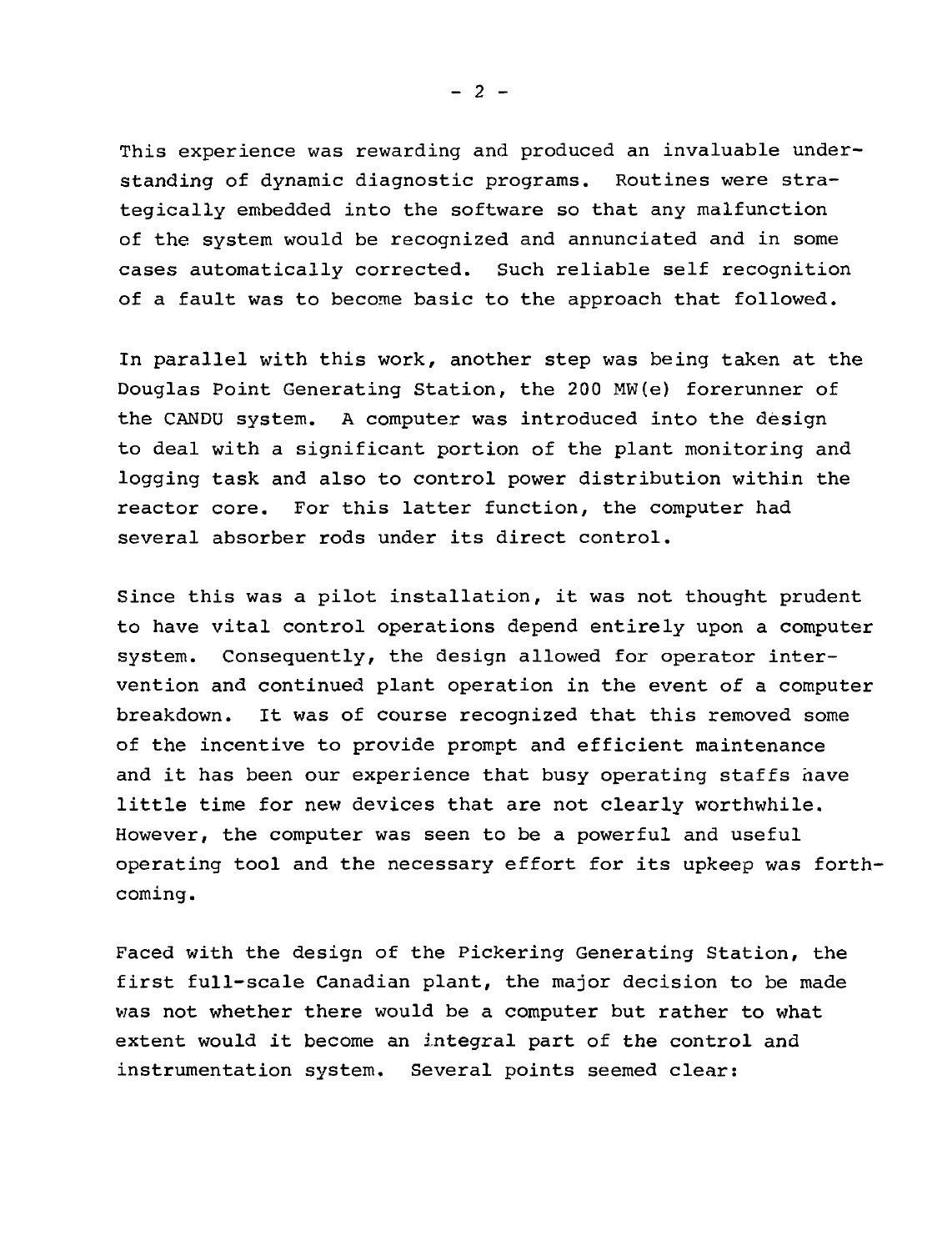- To justify the capital outlay for both hardware and software, the computer would have to deal with as many tasks as possible.
- Complete reliance on a computer system would impose stringent reliability requirements with availability targets approaching 99.95%.
- If critical control functions were included, Canadian reactor safety regulations would impose another requirement. It would be necessary to ensure that any malfunction requiring the action of an independent safety system to bring a process under control would not occur more often than once in three years.
- The provision of alternative backup systems had to be rejected, not only because of equipment costs, but also because of the double design effort.

Traditionally one had used redundancy coupled with majority logic to obtain high reliability and many such systems using analog equipment were giving good performance. However, to follow the same approach with computer-based systems was neither economically nor technically attractive.

## PRESENT ARCHITECTURE

The equipment arrangement chosen to meet these requirements uses a dual computer configuration. Each computer contains the control routines for the vital loops and each contains an Operations Monitor, a self-checking feature that continuously surveys the computer's performance. Only one computer is actually controlling at any instant of time but should its

- 3 -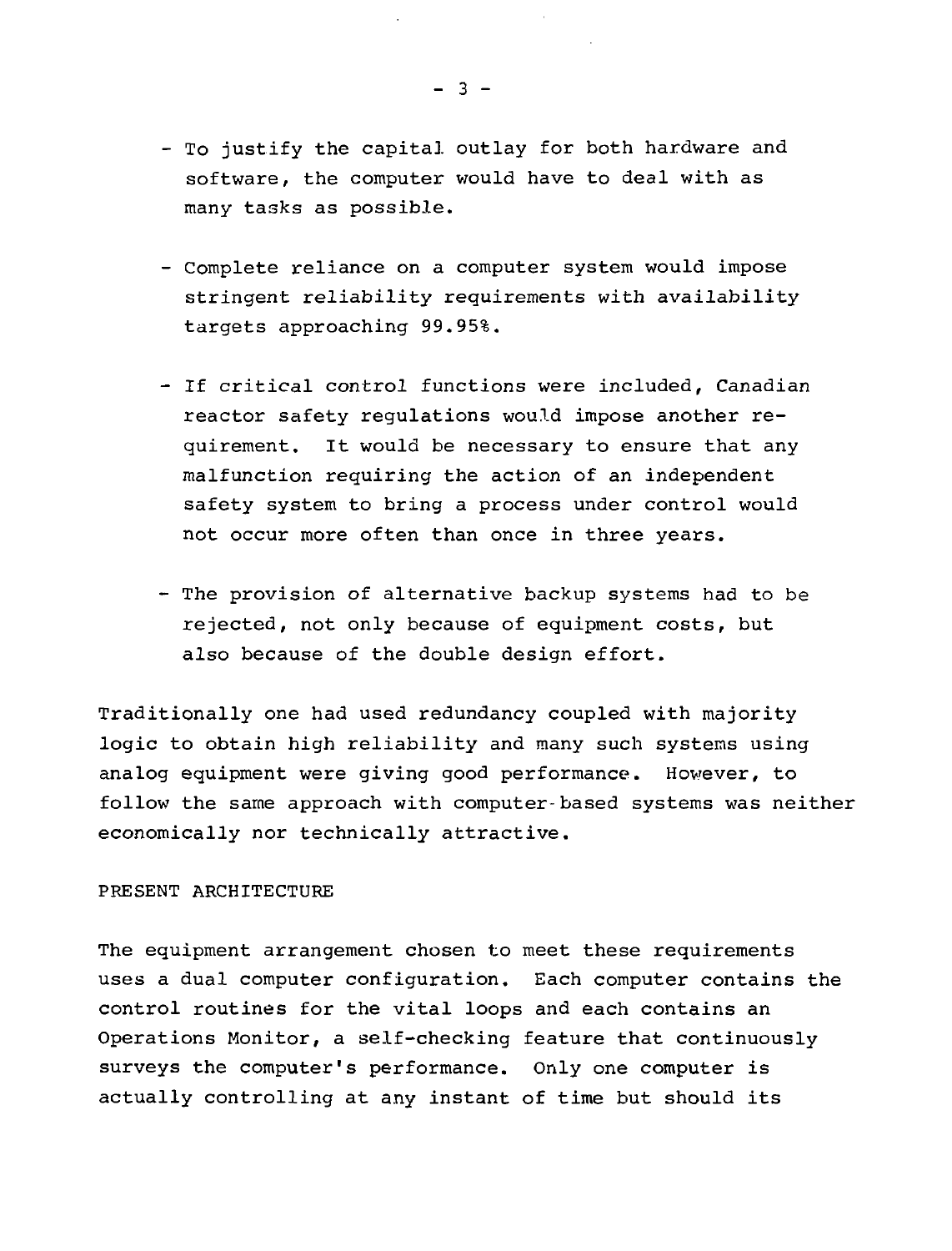Operations Monitor detect a malfunction that cannot be readily corrected, control is immediately relinquished and the other computer takes over. In the unlikely event that both computers are unavailable at the same time, the plant is shut down.

The computers play a major role in plant control as indicated in Figure 1. Shown here are the Bruce Generating Station control loops and one of the computers. Sampling periods vary from a fraction of a second to several seconds and the loops range in complexity from having a single input and a single output to multivariable loops that control the power distribution throughout the reactor core. These loops can neither be left open for any length of time nor be effectively controlled by hand. Hence each of the control functions must be available in either one or the other of the computers if the plant is to operate.

Some automatic fault correction such as re-writing a program from a drum store to the core is permitted before taking the action to change over, but the number of attempts that can be made is limited.

Closed loop control is not the only task done by the computers. Included also are such utilitarian functions as data logging, generation of data displays, alarm annunciation, trip sequence recording, fuelling machine control and turbine run-up. All may not be completely duplicated since in some cases the degradation in performance that could result from failure of one of the computers can be tolerated until repairs are made.

#### EXPERIENCE

Considerable experience now exists with the dual computer arrangement. The four 550 MW(e) units at the Pickering Generating Station have accumulated more than 16 reactor years of operation,

 $- 4 -$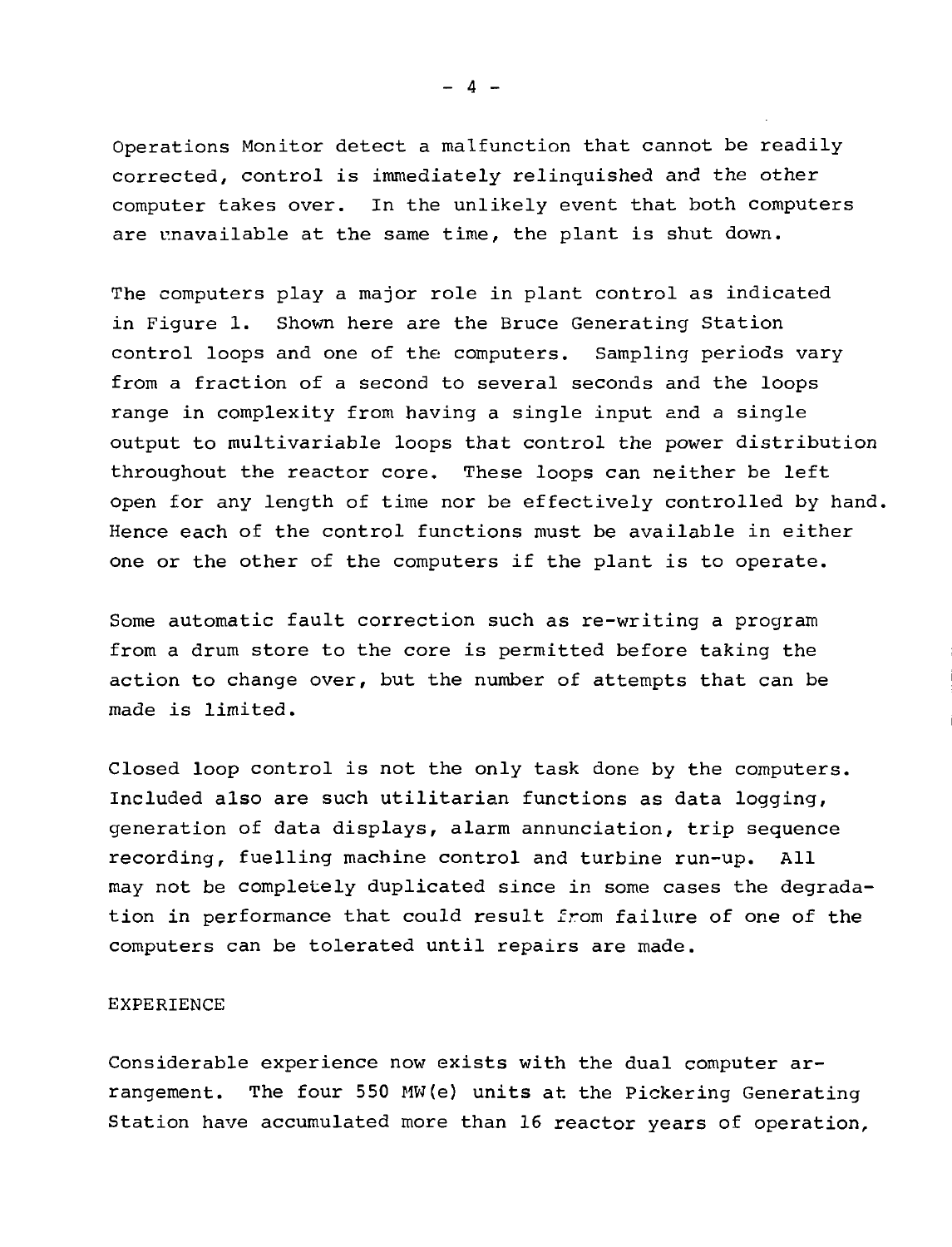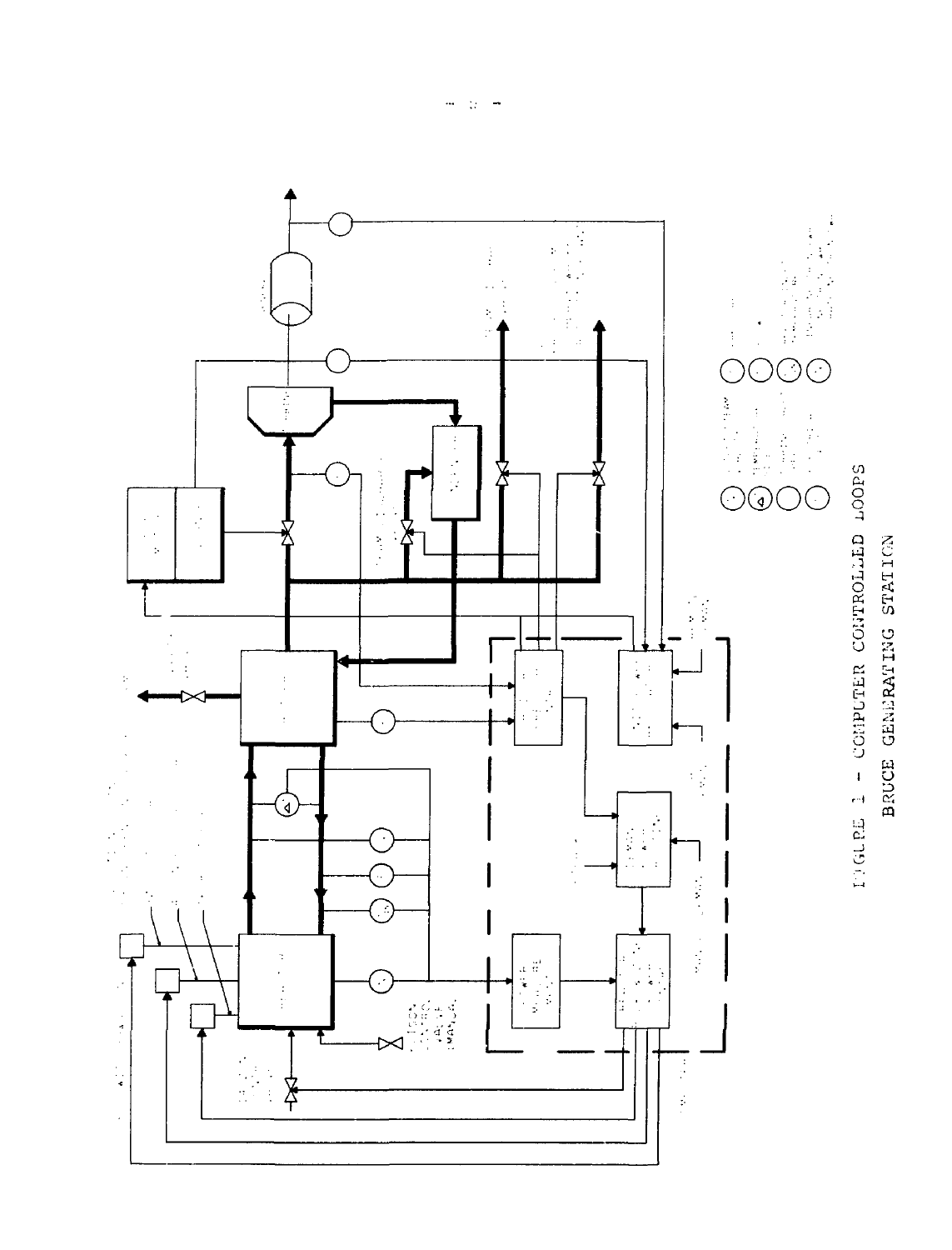and experience is beginning to build up at the Bruce Generating Station where two of the four 750 MW(e) units have been operating since early in the year. Both Stations are operated by Ontario Hydro, the Utility that supplies electricity for the Province of Ontario.

The performance of the Pickering reactors has been exceptional and in 1976 the Station achieved a gross capacity factor of 87%, i.e. it produced  $17,000,000$  MW $\cdot$ h out of a possible 19,500,000 MW $\cdot$ h. This attests to the good performance of all systems, but since the purpose here is to get some insight into the operation of the digital computers, a more detailed examination is required to determine the extent to which lost output was attributable to their malfunction.

In view of the type of redundant system used, it is instructive to class failures into two groups:

- Control system malfunction due to simultaneous faults in both computers.
- Control system malfunction due to a fault in the controlling computer that is not detected by the Operations Monitor.

The first category of failures results from faults that in general have been anticipated by the designer; faults such as mechanical failure of peripherals, electronic component failures, parity errors and irrational inputs are in this class and they are detected by the on-line diagnostic procedures. The faults are rarely connected by a common cause but rather occur when one computer has already been shut down by a fault and is undergoing maintenance, and the controlling computer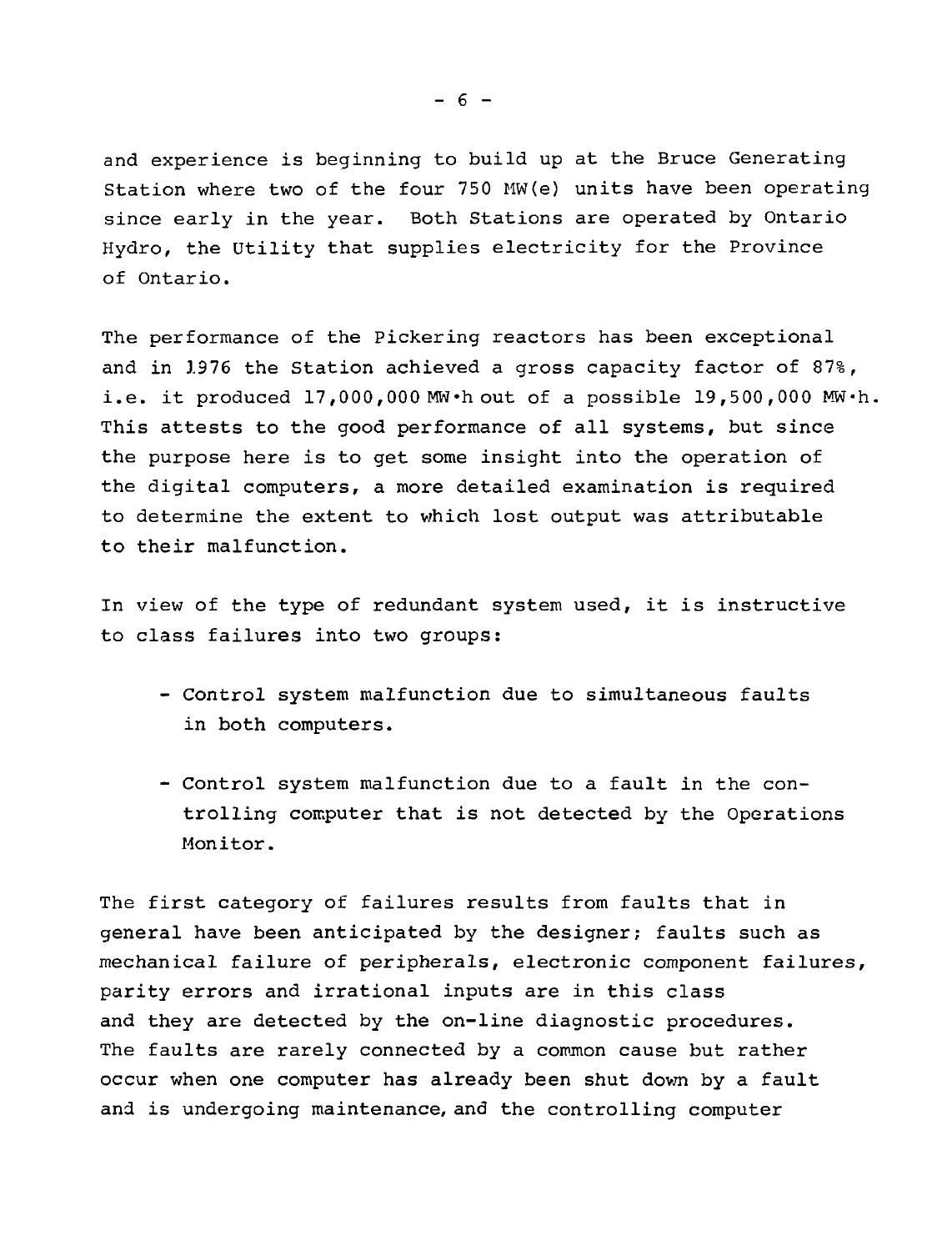detects a malfunction and relinquishes control to a computer unable to respond.

To keep the probability of simultaneous failure low, i.e. to keep the system availability high, there are essentially only two directions that can be taken. One must keep the failure rate and time to repair as small as possible and one must take care in design and operation to ensure that common mode failures are eliminated.

In an attempt to quantify some of our experience, the Pickering Station's operating record for the past four years has been exanined. The number of times both computers were out of service and the lost production charged to each outage were recorded and the results are shown in Table 1.

#### TABLE 1

| YEAR | NO. | OF OUTAGES     | LOST PRODUCTION<br>MW • h | TOTAL PRODUCTION<br>MW • h |
|------|-----|----------------|---------------------------|----------------------------|
| 1973 |     | 2              | 1,000                     | 14,000,000                 |
| 1974 |     | 2              | 21,000                    | 14,000,000                 |
| 1975 |     | 5              | 65,000                    | 11,000,000                 |
| 1976 |     | $\overline{0}$ |                           | 17,000,000                 |
|      |     | 9              | 87,000                    | 56,000,000                 |

#### PICKERING GENERATING STATION COMPUTER SYSTEM OUTAGES

**Thus the gross station output** for **the** four **year period would have been about 0.2% greater** if **the computer performance had been flawless.**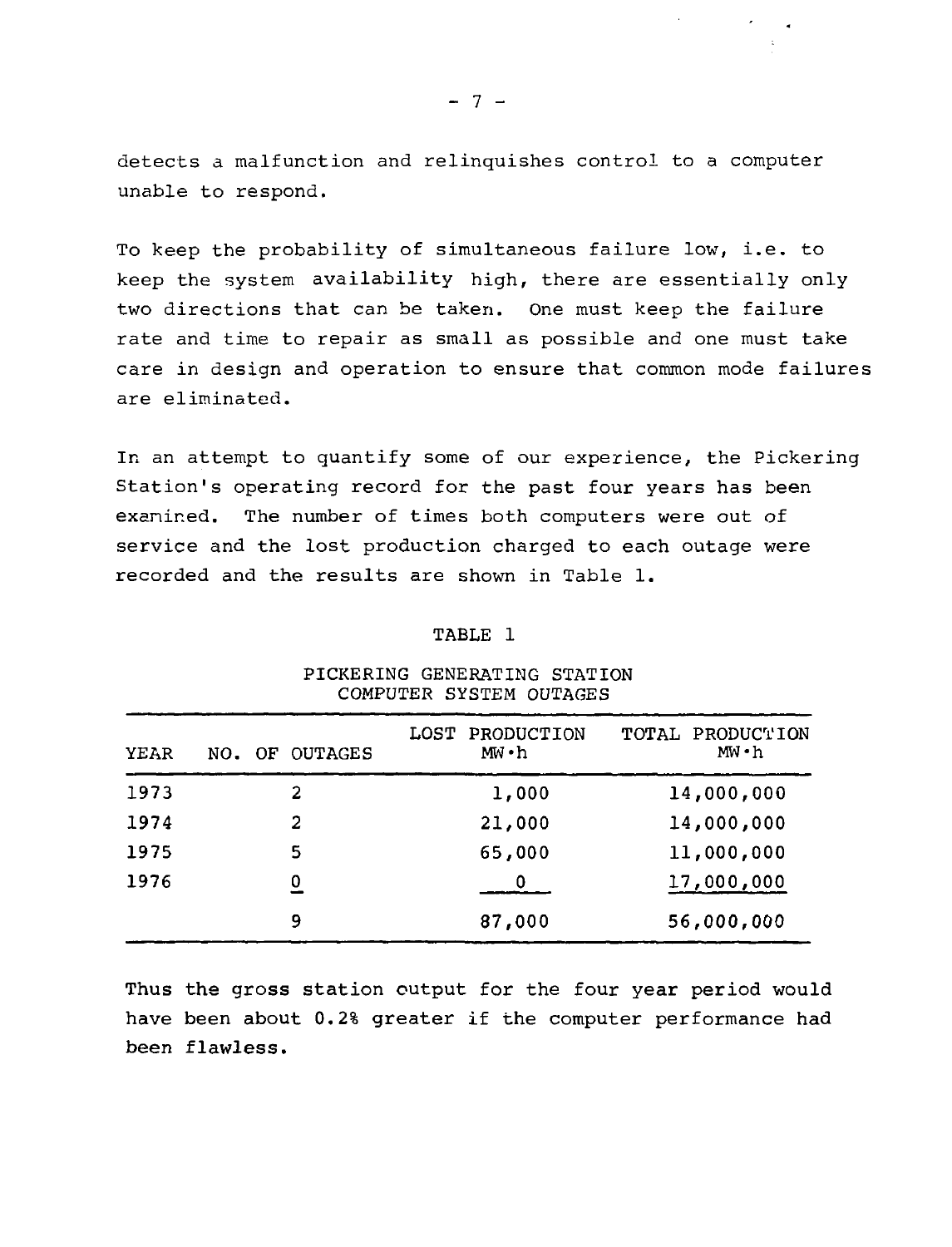An estimate of the availability of the system can be made if we assume lost production is directly proportional to computer outage time. This yields an availability of 99.89%, i.e.

$$
(1 - \frac{lost Production}{Total Possible Production}) \times 100%
$$

This is not strictly correct since a reactor outage may extend well beyond a computer outage because of xenon poison build-up or because of the scheduling of other maintenance work. However it probably represents a lower limit.

The second category of failures, those caused by faults that escaped the diagnostic procedures, was either not anticipated by the designer or was thought to be too improbable to consider. Redundancy of course, as applied here, does not improve this situation. Further examination of the operating record provides the information shown in Table 2.

#### TABLE 2

|      | NOT DETECTED BY OPERATIONS MONITOR |                           |  |  |
|------|------------------------------------|---------------------------|--|--|
| YEAR | NO. OF FAULTS                      | LOST PRODUCTION<br>MW • h |  |  |
| 1973 | 5                                  | 7,000                     |  |  |
| 1974 | 5                                  | 1,300                     |  |  |
| 1975 | 1                                  | 0                         |  |  |
| 1976 |                                    | 200                       |  |  |
|      | 12                                 | 8,500                     |  |  |

COMPUTER SYSTEM FAULTS NOT DETECTED BY OPERATIONS MONITOR

These occurrences were distributed as follows:

- Software - four errors - Hardware - five faults - Operating - three errors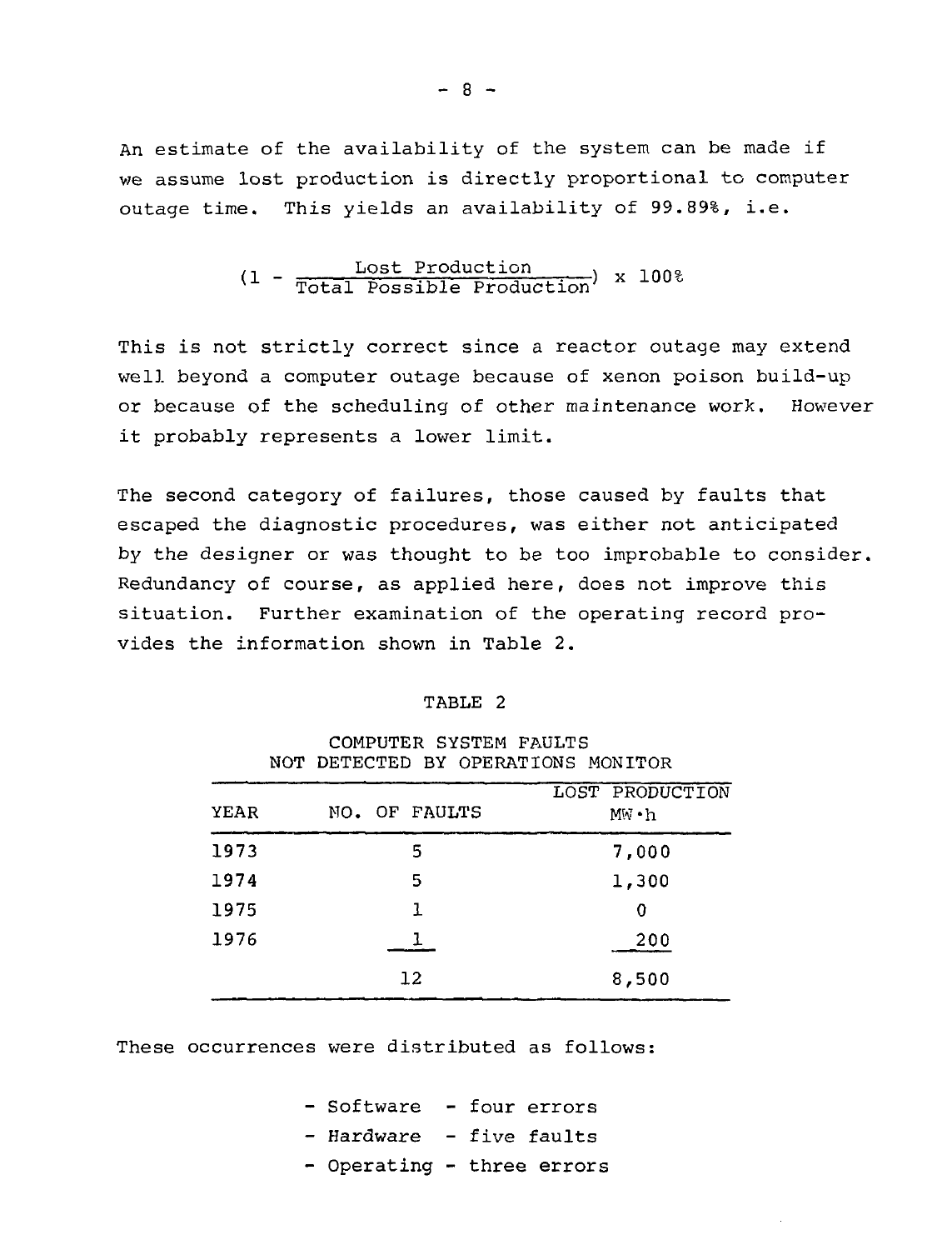It is interesting to note that the rate of occurrence of this type of failure has decreased. This is to be expected since as faults are discovered, steps are taken to ensure that they do not reoccur or that they will come under the surveillance of the Operations Monitor.

It is also worth noting that the generation loss has been less with this category of failure than with the double failure. This is due in part to the rapidity with which the fault was discovered and the standby computer switched into service, and due in part to the fact that some of the software errors occurred during modification and testing and took place when the reactor was at low power.

A final point concerns the number of computer initiated control system failures that had to be terminated by the action of the safety system. This occurred three times.

The effectiveness of dual computers in improving availability is not known in quantitative terms; that is, there is no detailed record kept of every fault detected by the Operations Monitor. However there is no doubt that a single computer system would be at least an order of magnitude inferior and would not be tolerable.

# FUTURE ARCHITECTURES

It is clear that the dual central computer approach has been successful and that it will continue to be installed in CANDU power stations for at least another decade. However advances in integrated circuit technology, minicomputers, microprocessors and peripheral equipment necessitated reappraisal of our concepts. Also becoming available are distributed architectures that promise to enhance further the usefulness of computers in process control applications.

 $-9 -$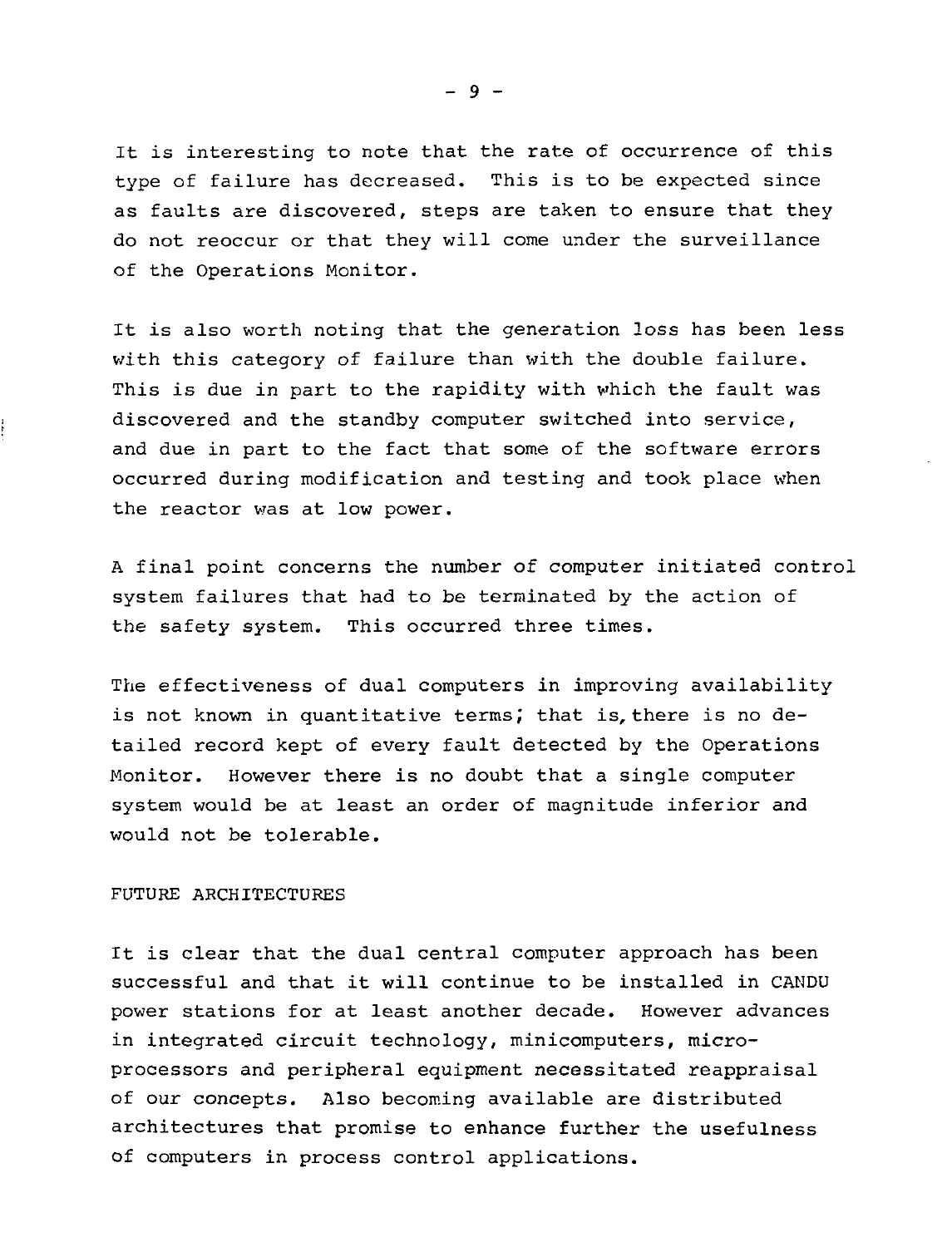The merits of these advances have yet to be clearly identified let alone realized in practice. Nevertheless these advances are bound to have an impact on future designs in that they will provide the tools most readily available to the designers of the day.

The introduction of novel concepts into a nuclear power system that is performing well is difficult to justify and other opportunities for a realistic trial are rare. We are therefore turning once again to the research reactor environment.

The high power research reactors, NRX and NRU, are used extensively for engineering experiments in support of the Canadian nuclear power program. Most of these experiments are associated with 'reactor loops' which are essentially single power-reactor channels operating under power-reactor conditions.

A centralized computer system installed nearly 15 years ago has been collecting and processing data from these facilities but a combination of increased workload and computer obsolescence is requiring a complete replacement.

The new system named REDHET for REactor Data NETwork will incorporate many advanced concepts providing they are not totally inconsistent with offering the experimenters a reliable data acquisition service. A distributed structure has been chosen for REDNET, the concept of which is shown in Figure 2. The fundamental property of a distributed system is evident. Intelligence or processing power is dispersed throughout a number of processors or throughout a mixture of processors and devices.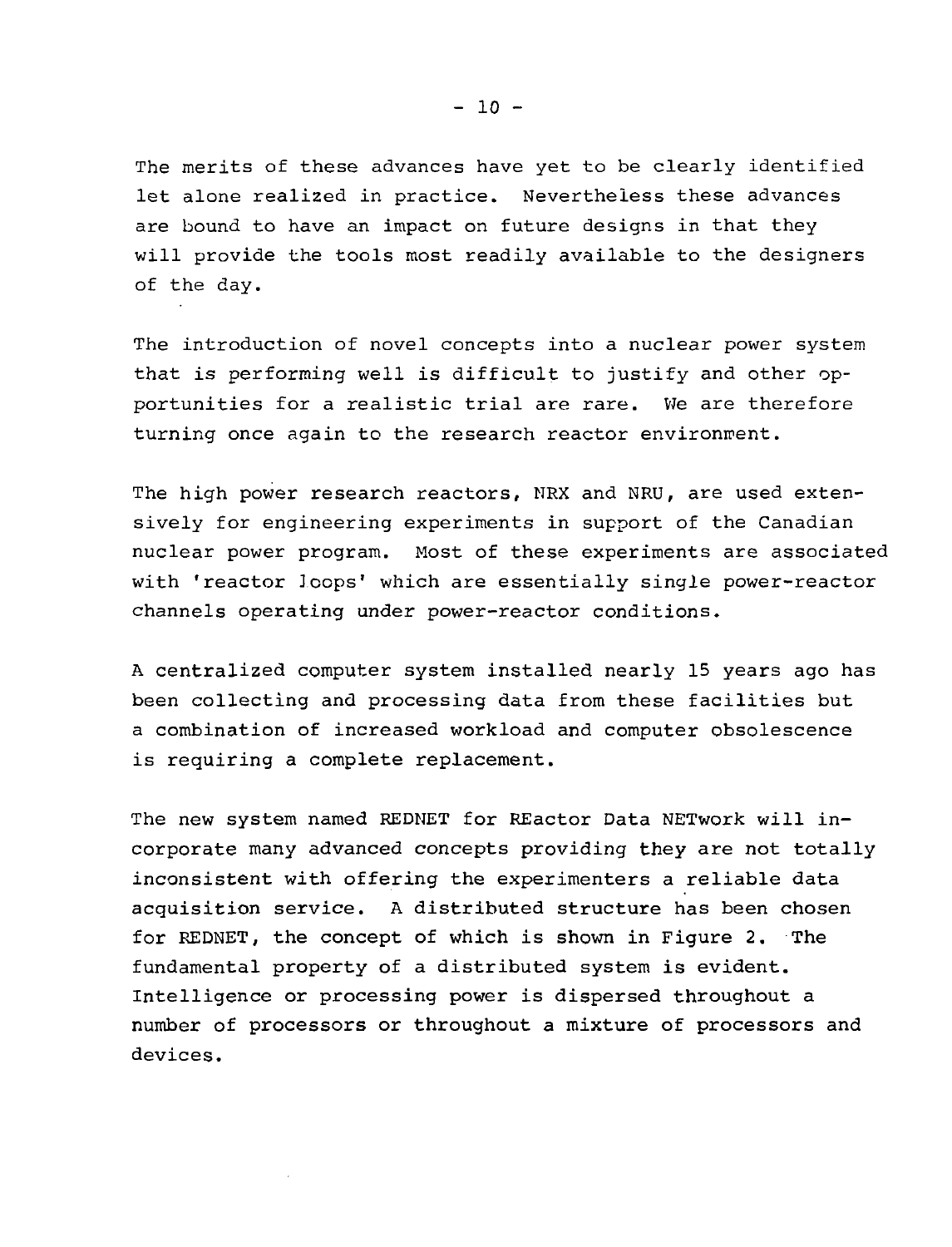FIGURE 2 - THE REDNET CONCEPT

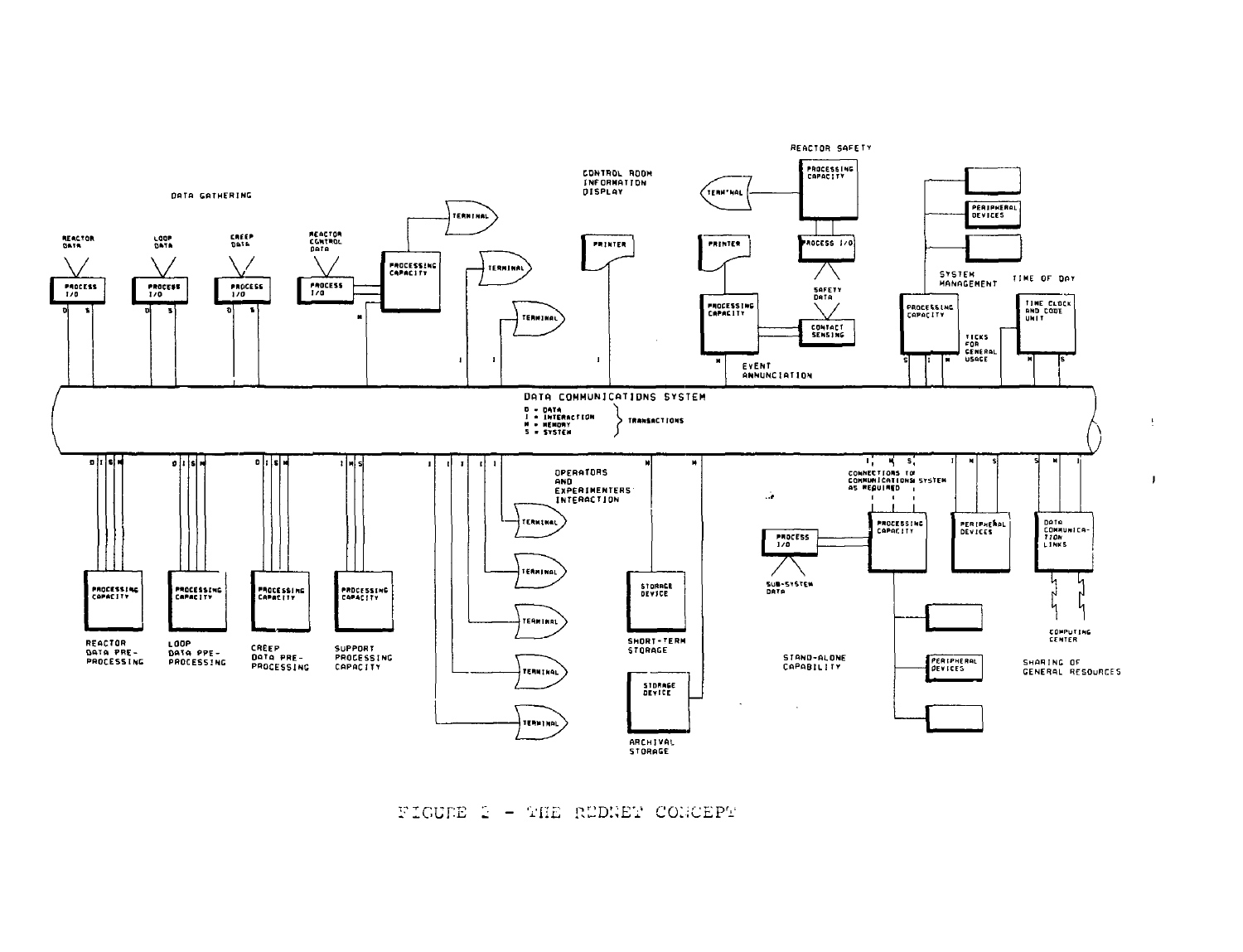Several of the reasons for choosing a distributed structure are highly relevant to the design of a nuclear power plant:

- Ability to choose the level and location of intelligence so that an individual match can be made to each task.
- System design can be broken into readily manageable packages.
- Redundancy can be adjusted to meet the needs of a particular function.
- Components can be changed without affecting system operation or concept, thus providing some immunity to obsolescence or technology change.
- Ability to locate intelligence close to the source of data can result in simplified and less costly cabling methods.

The answers to some specific questions will be sought:

- What is the critical intelligence in a field-located device below which improved overall system performance is marginal?
- Can software be structured to permit dynamic system reconfiguration on component failure?
- Can processes communicate with each other transparently across processor boundaries regardless of physical location in the system?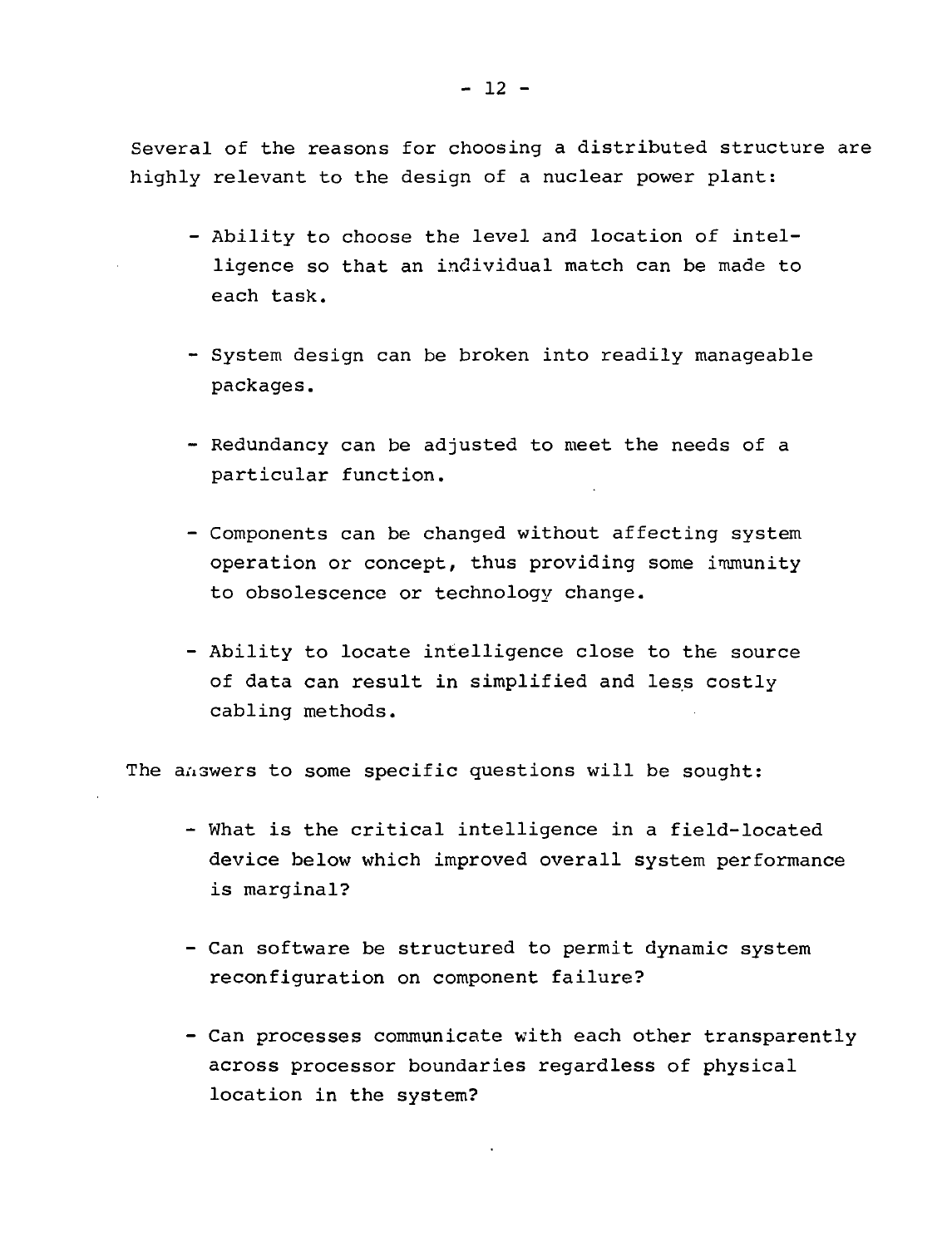- Can a fully integrated data base be achieved easily and be transparent to users of specific data without sacrificing data protection and integrity?
- Can the use of modern communication technology such as cable television techniques and networking concepts provide the reliable information transfer required in a distributed system?

The REDNET configuration will appear as shown in Figure 3. The following features can be noted:

- A network of five interconnected processors.
- Remotely sited preprocessors and controllers.
- The concept of sensors connected directly to a data bus (implying the development of a sensor interface able to provide address and digital information).
- No central or master processor is required to keep the system operational (the management system is for program development and upkeep).
- A multipurpose communication medium to handle the various transactions.

When a distributed system was first being considered as an alternative to our existing structure, it was realized that a reliable communications medium would be a key ingredient. A study of the communications market indicated that the manufacturers of cable television (CATV) equipment were concentrating on short-haul two-way digital communications systems for industrial use and had products suitable for the power plant environment.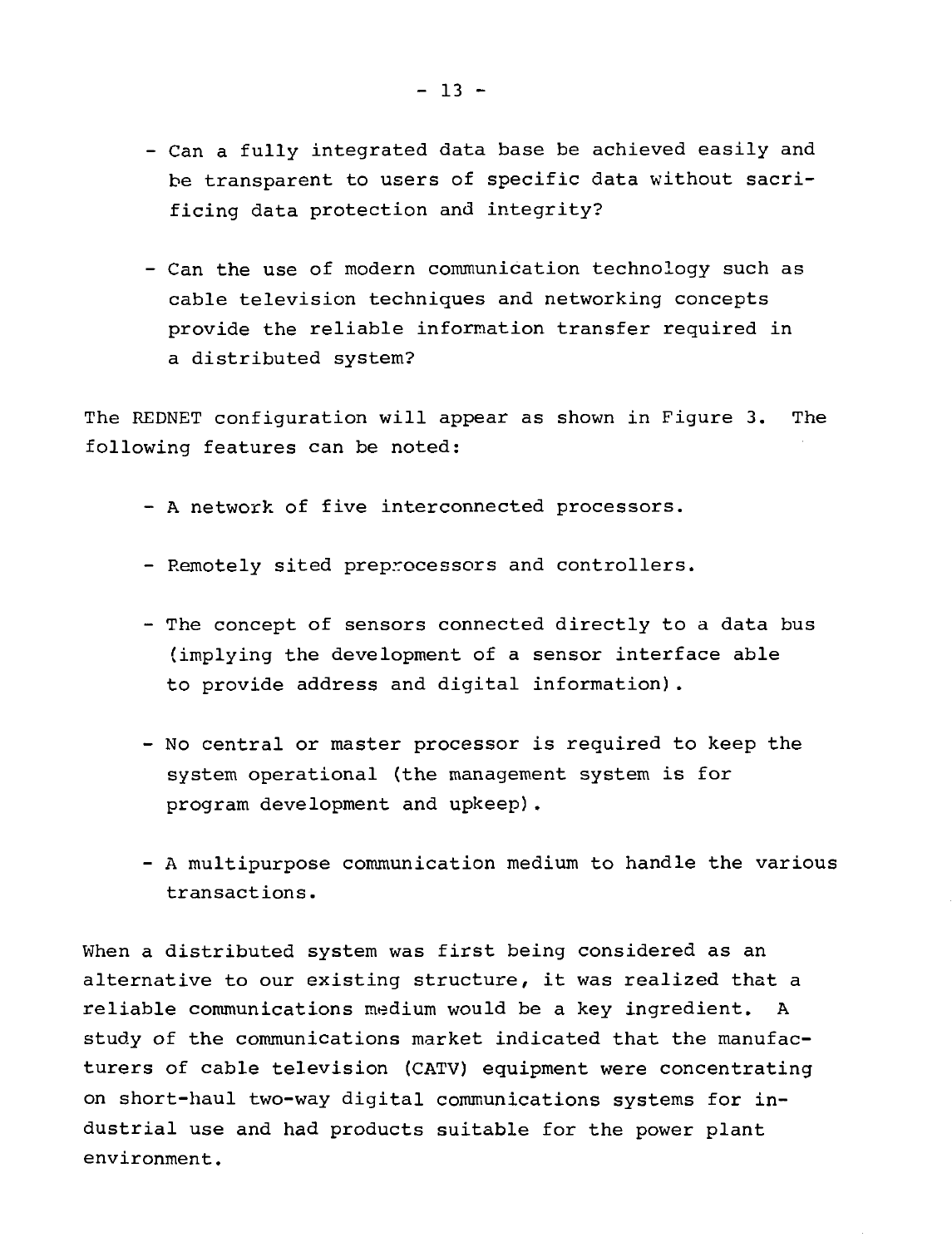FIGURE 3 - THE REDNET CONFIGURATION

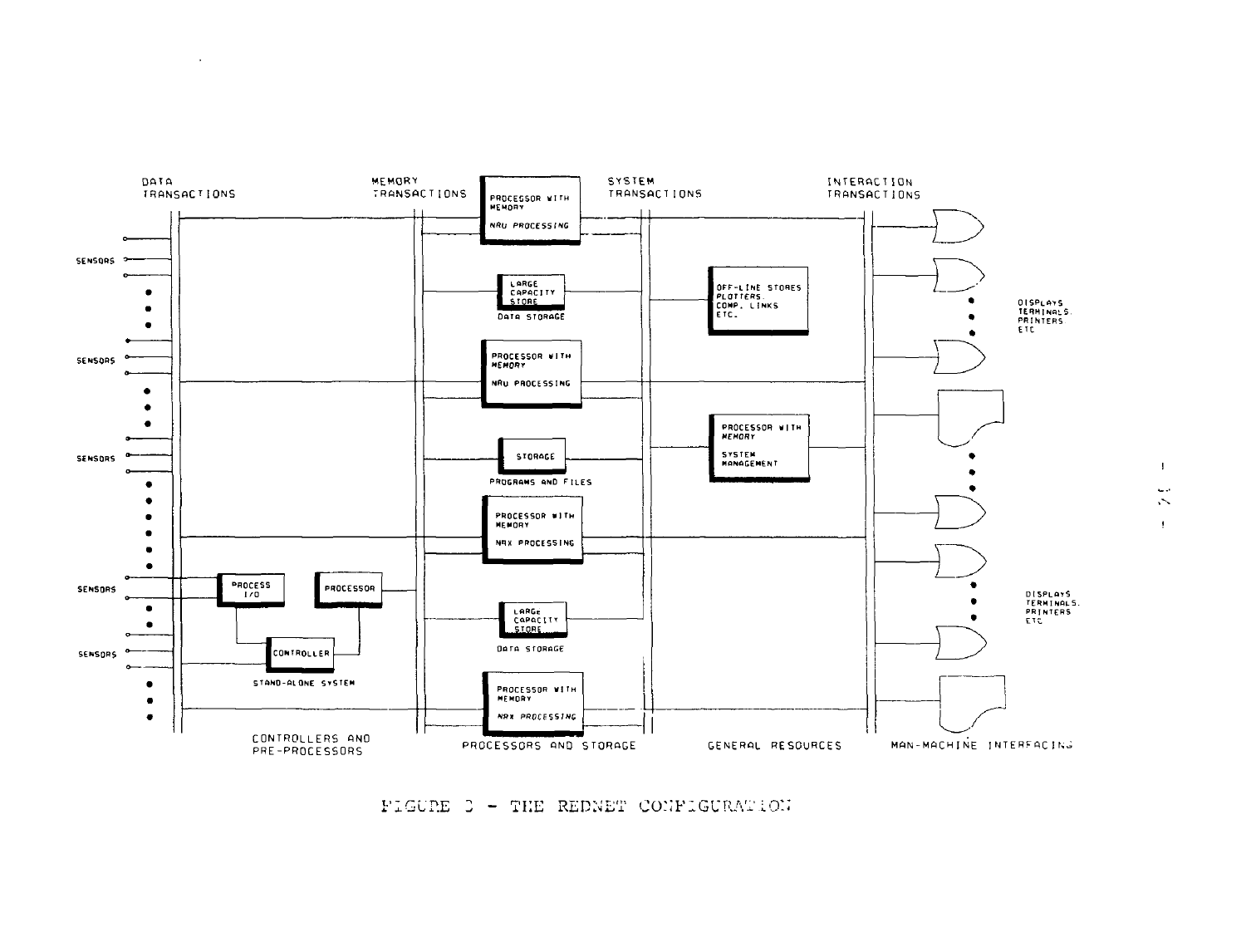In order to obtain experience with this technology and to develop the protocols needed for dealing with a distributed data base, an experimental network was installed in our electronics laboratory. It links together several computer systems and fulfills a utilitarian role as well as being a development vehicle.

To simplify design, a concept of Levels and Channels was formulated to provide a modular solution adaptable to specific system needs.

A Level can have several Channels and is defined by a set of rules corresponding to a range of capabilities as follows:

 $\frac{1}{2}$ 

- Level 1 is used for terminal support and for the control of information transport.
- Level 2 is used for batch transport of information files in the order of 10<sup>5</sup> characters. Transmission between system components is in bursts lasting less that 30 seconds each.
- Level 3 accommodates direct real-time interactions between system components by assigning Channels for several days.
- Level 4 is used to meet specific point-to-point hardwired data link requirements. Channels are permanently assigned.

A broad-band two-way coaxial cable is used to distribute data between processors.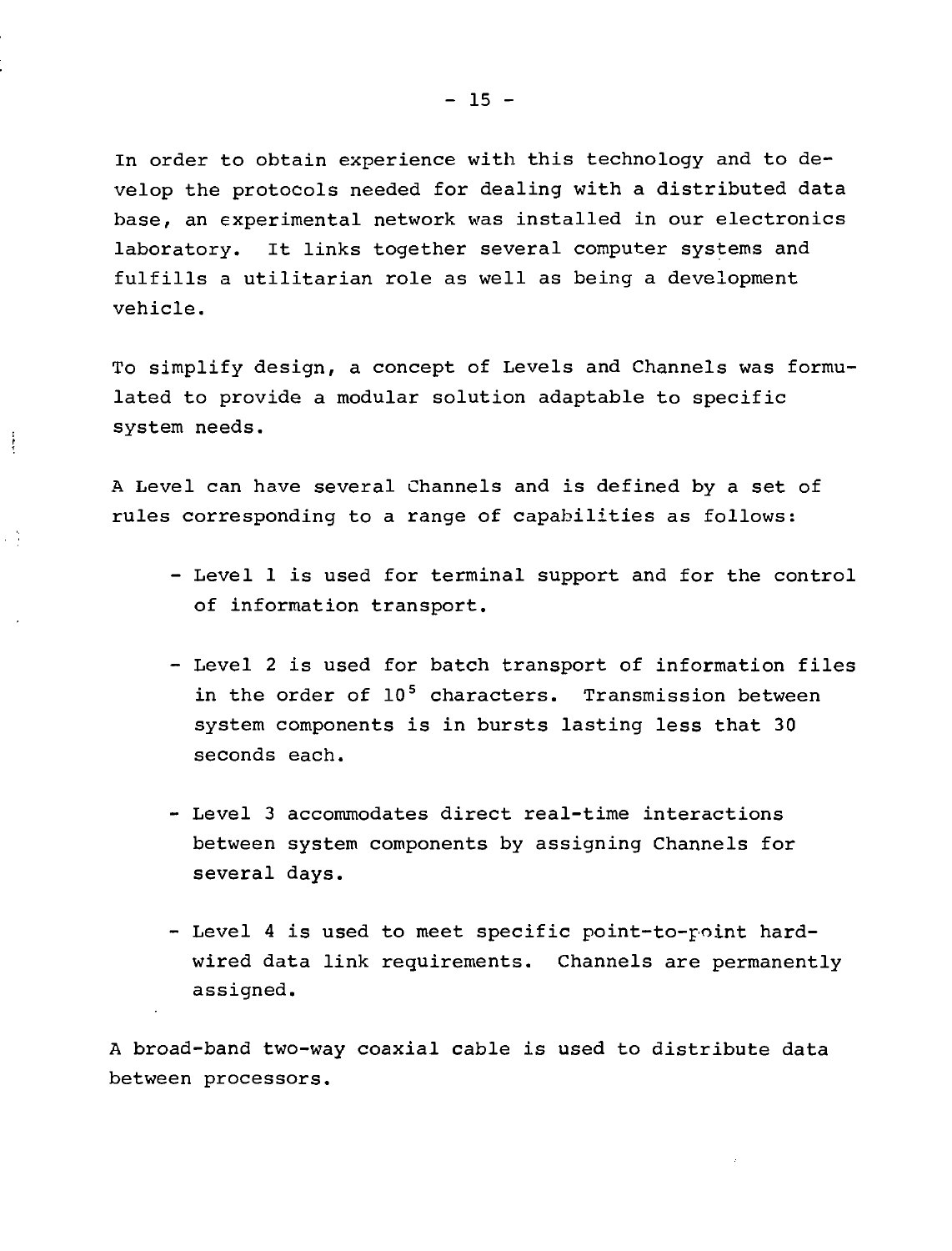Sharing of the cable between Channels is accomplished by using Frequency Division Multiplexing (FDM). Separate 100 MHz bands are used for transmission in each direction on the cable. The bands are subdivided into sixteen o MHz "sub-bands" and each of these is in turn subdivided into twenty 200 kHz Channels. Thus 320 Channels may be installed in each direction. Currently each Channel operates at 48 kilo bits per second.

Access to the cable is gained by a tap and a FDM modulatordemodulator (i.e. a modem). The transmitter-receiver sections use phase shift keying and except for frequency assignments, are identical for all levels.

Except for Level 4 where linking is 'direct', all transmissions are routed through a controller installed at the head end of the cable.

Experience with this communication system has been good and uncorrected bit error rates better than  $1 \times 10^{-10}$  are attainable. Field experience will be forthcoming when similar systems are installed as part of the REDNET project.

#### SUMMARY

÷

Å

 $\mathbf{i}$  $\frac{1}{l}$ 

> The digital computer has been fully established as an integral part of the control and instrumentation of the CANDU system. The dual central computer approach is performing well and will continue to be installed in CANDUs for at least another decade. The applicability of distributed systems to process control is not yet fully ascertained and the extent to which these new architectures will take over will depend to a large extent upon the success of the pilot systems that have been described here.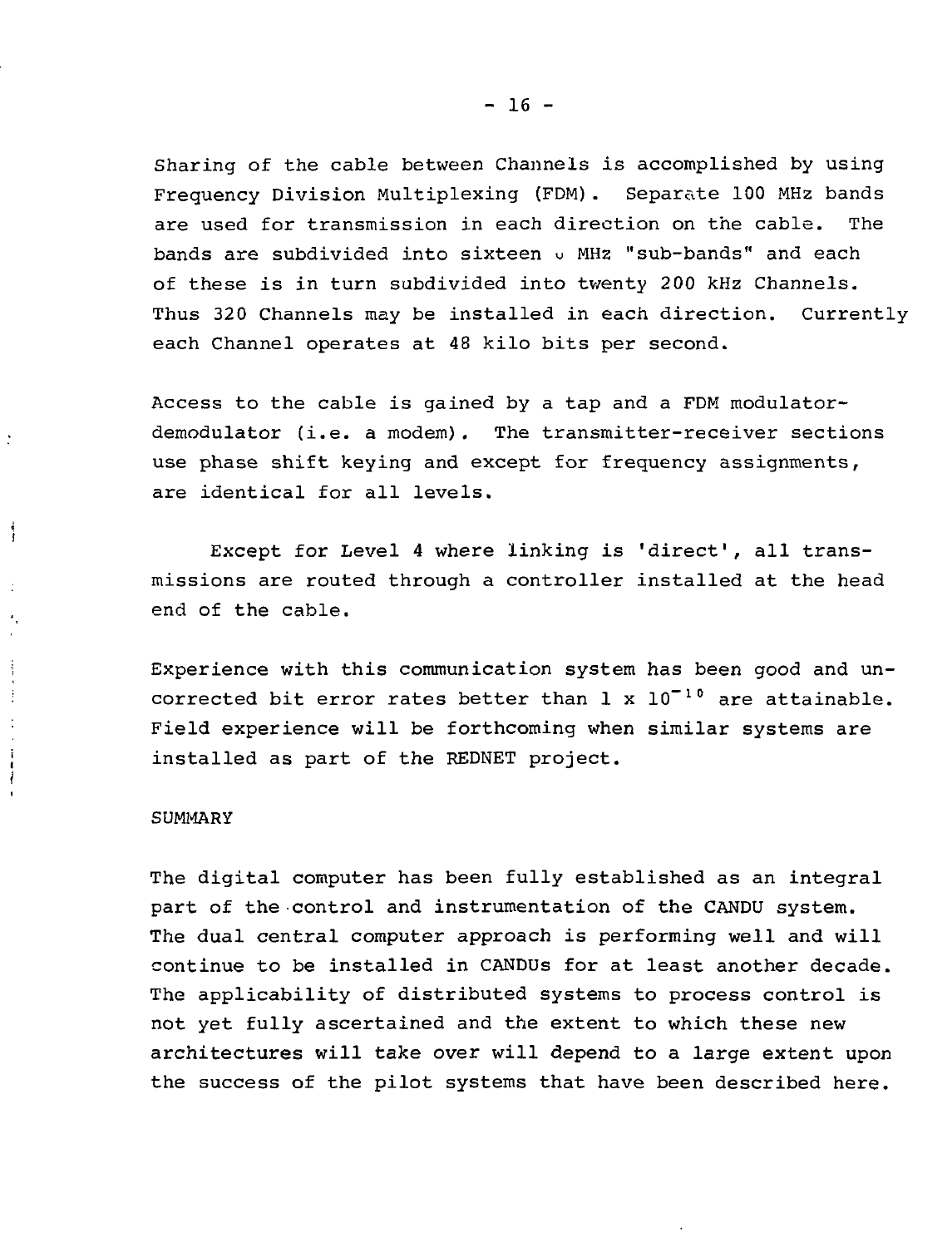#### ACKNOWLEDGMENTS

I wish to thank Ontario Hydro for permission to use information extracted from the Pickering Generating Station operating records.

#### BIBLIOGRAPHY

 $\ddot{\phantom{0}}$ 

A. Pearson, E. Siddall and P.R. Tunnicliffe, "The Control of Canadian Nuclear Reactors", 2nd U.N. International Conference on Peaceful Uses of Atomic Energy, Geneva, 1958, Vol. 11, p.372.

A. Pearson, "The NRU Computer-Control Experiment", Proceedings of a Symposium on Use of Computers in Analysis of Experimental Data and the Control of Nuclear Facilities, at Argonne National Laboratory, Argonne, Illinois, 1966, U.S. Atomic Energy Commission, 1967, p.21.

A. Pearson, "Computer Control on Canadian Nuclear Reactors", Atomic Energy of Canada Limited report AECL-3452, 1969.

E. Siddall and J.E. Smith, "Computer Controller in the Douglas Point Nuclear Power Station", IAEA Symposium on Heavy Water Power Reactors, Vienna, 1967.

J.E. Smith, "Digital Computer Control System Planned for Pickering Nuclear Station", Electrical News and Engineering, March, 1967, p.39.

E.M. Yaremy and D.E. Anderson, "Application of Pickering Experience to Future Canadian Nuclear Power Stations", Proceedings of a Symposium on Nuclear Power Plant Control and Instrumentation held in Prague, 1973, International Atomic Energy Agency, Vienna, 1973, p.187.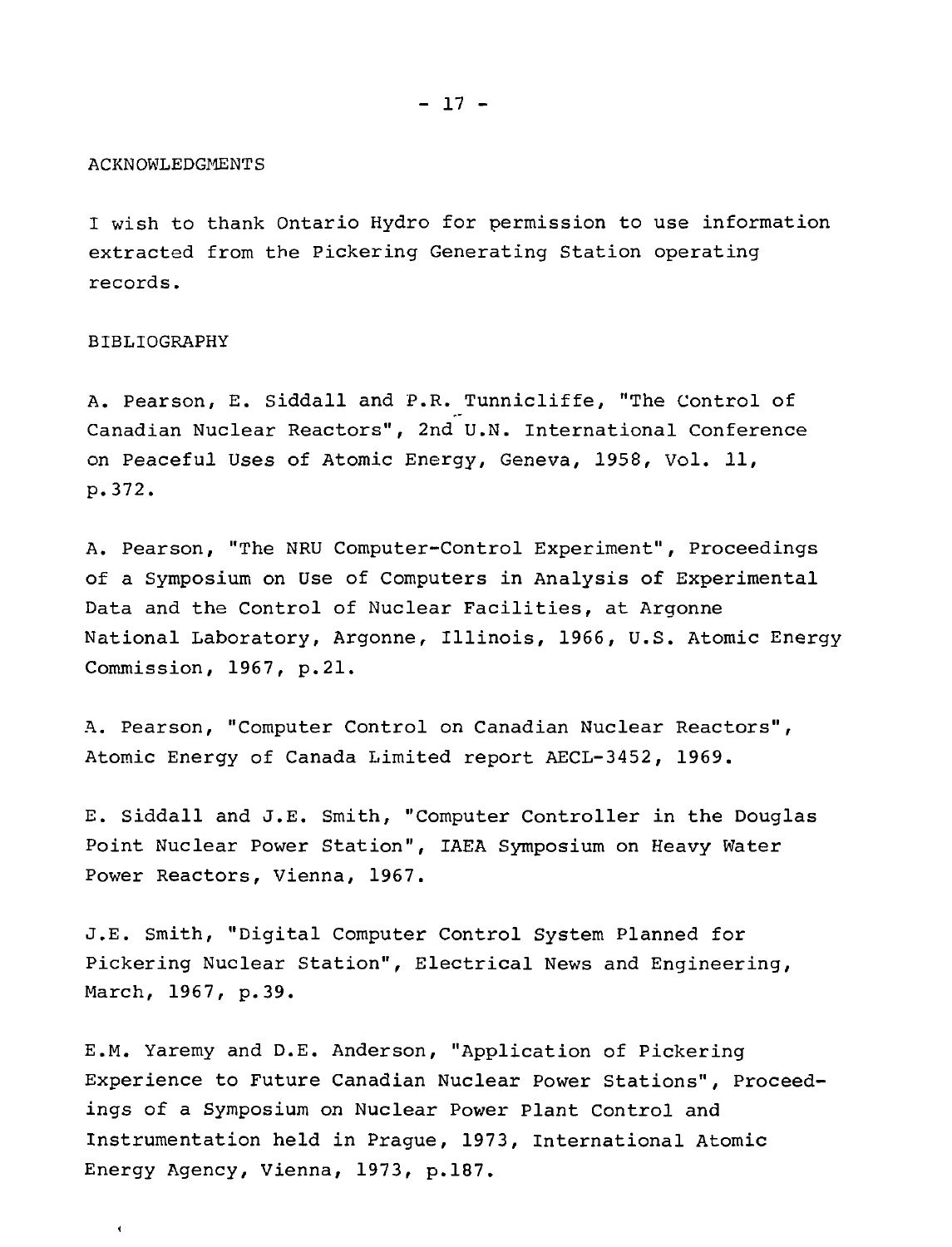J.V.R. L'Archevêque and G. Yan, "On the Selection of Architectures for Distributed Computer Systems in Real Time Applications", Atomic Energy of Canada Limited report AECL-5583, presented at the Nuclear Science Symposium, New Orleans, October 1976.

A.C. Capel and G. Yan, "An Experimental Distributed System Development Facility", Atomic Energy of Canada Limited report AECL-5584, presented at the Nuclear Science Symposium, New Orleans, October 1976.

A.J. Stirling and J.V.R. L'Archevêque, "Potential of Remote Multiplexing Systems in Reducing Cabling Cost and Complexity in Nuclear Power Stations", Atomic Energy of Canada Limited report AECL-5700, 1977.